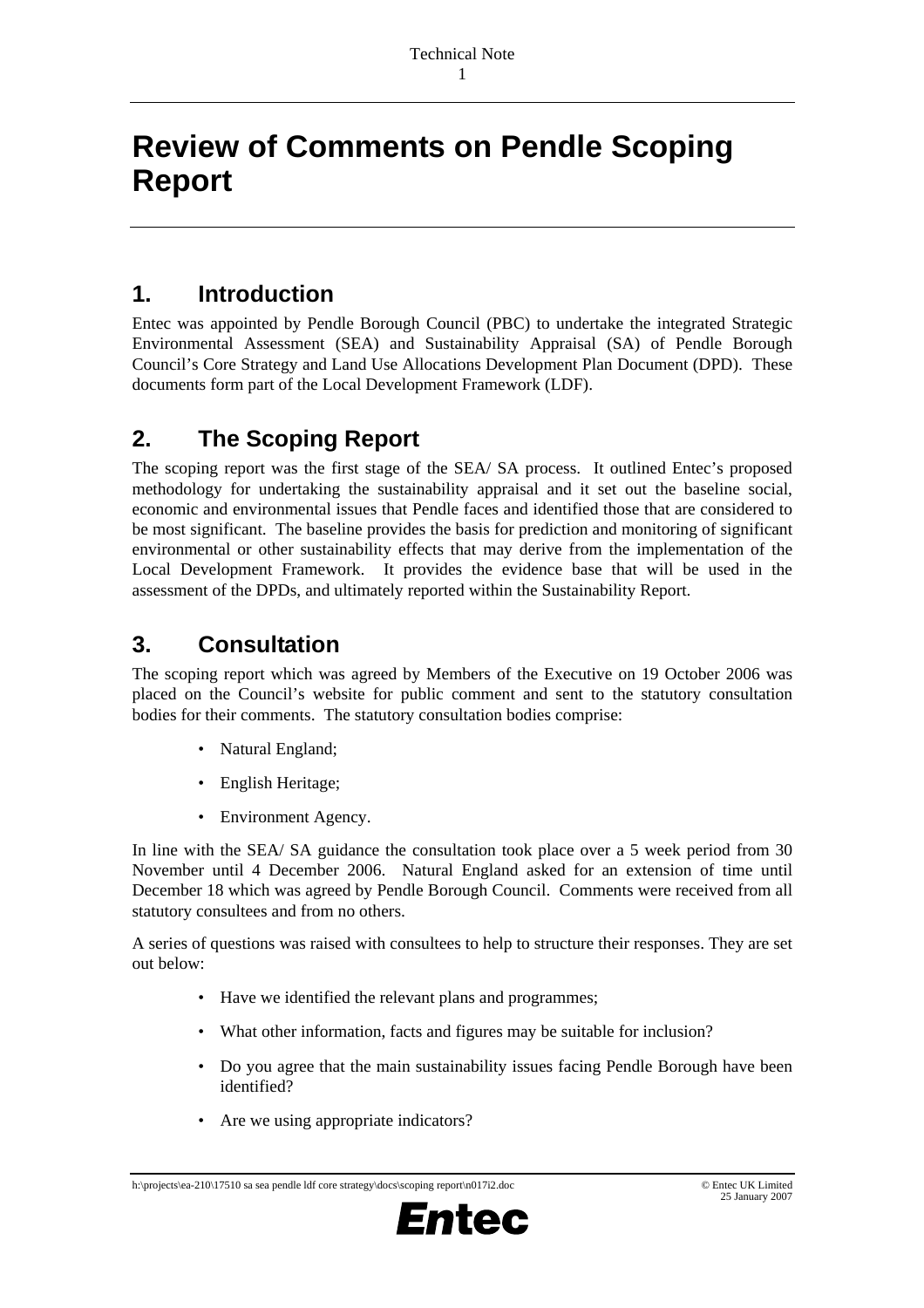• Is the appraisal matrix appropriate?

## **4. Summary of Comments Received and Consultant's Response**

A full schedule of comments is included in Appendix A.

### **4.1 Have We Identified the Relevant Plans and Programmes?**

Natural England and English Heritage both identified a number of plans and programmes which had not been considered. Some of these are relevant to the Borough-wide documents. Others will be useful as Area Action Plans and smaller scale documents are produced.

The Environment Agency was not aware of any plans or programmes that had not been considered.

### **4.2 What Other Information, Facts and Figures May Be Suitable for Inclusion?**

None was identified by the Environment Agency. Natural England outlines the data that it can provide, including web-links to published and interactive information. They consider that the baseline data could be expanded to include information from the above sources as appropriate to Pendle but do not identify any areas where they consider baseline data to be lacking.

There will also be information, facts and figures within the other plans and strategies identified by English Heritage which may be relevant as documents are developed.

### **4.3 Do You Agree that the Main Sustainability Issues facing Pendle Borough Have Been Identified?**

The Environment Agency commented that the scoping report does not address the problems associated with culverts. The issue of de-culverting is considered important, but more appropriate for inclusion in Local Development Documents rather than an objective or criteria within a sustainability appraisal. It is included within the Pendle Strategic Flood Risk Assessment which will inform the content of forthcoming Development Plan Documents, as part of the evidence base.

A second comment from the Environment Agency referred to brownfield sites which often have water quality implications arising from contamination. The Agency felt that remediation should be considered as a sustainability issue. Again, whilst this issue is clearly important, it is considered to be more appropriate for inclusion in Local Development Documents rather than an objective or criteria within a sustainability appraisal.

Natural England suggests that although urban and rural development eroding local character has been raised as an issue, this is not carried through fully as an objective.

The following issues are also suggested for inclusion:

- erosion of local character by urban and rural development;
- easy access to and between all green or open spaces in the borough;

#### h:\projects\ea-210\17510 sa sea pendle ldf core strategy\docs\scoping report\n017i2.doc © Entec UK Limited 25 January 2007 25 January 2007

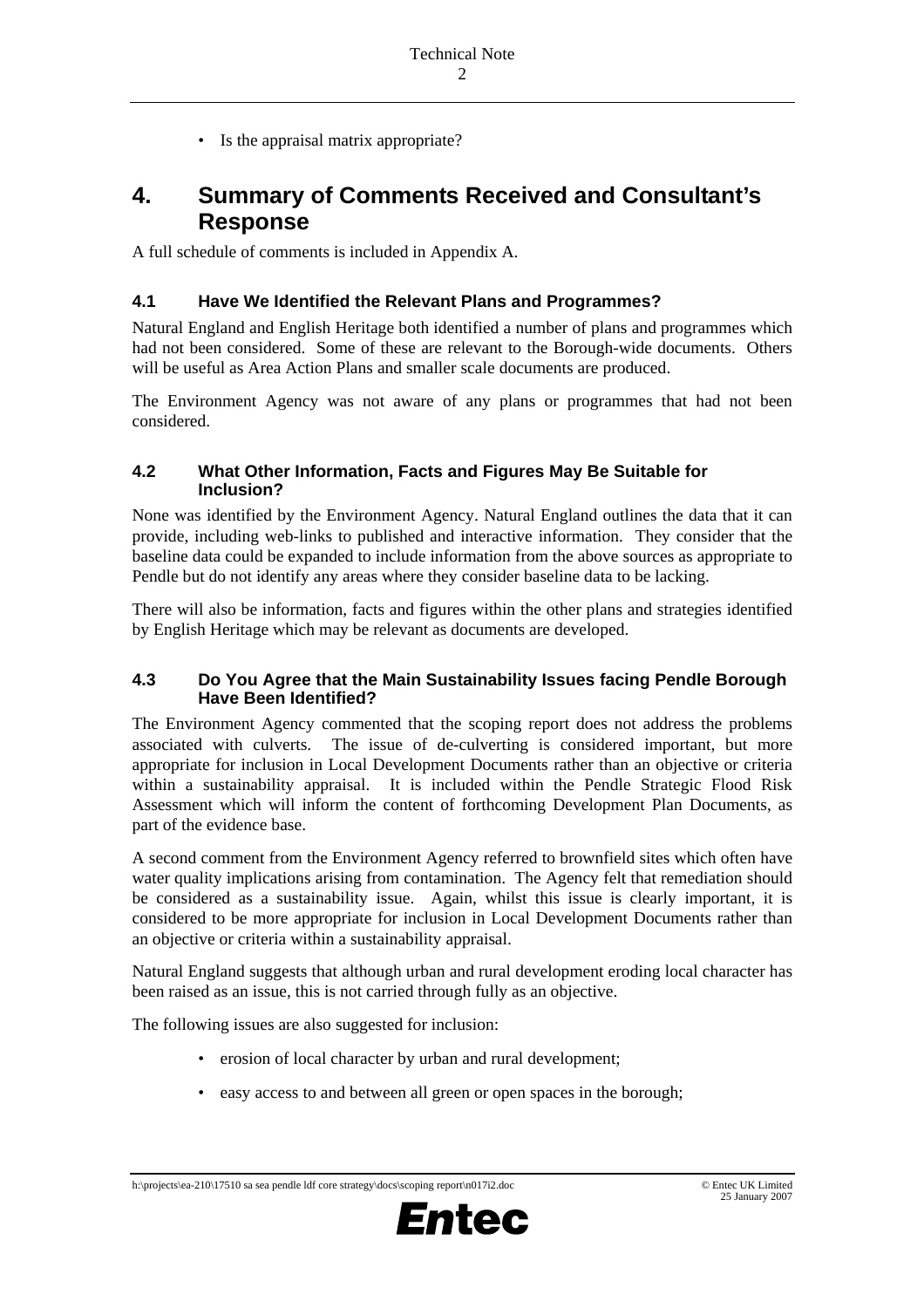- impact on protected species and biodiversity through developing brownfield sites; and
- conservation and enhancement of the landscape where there are pressures for development on green field sites or urban fringe brownfield sites.

Of these, the first and fourth are considered to be included within Objective C3 on spaces, places and landscapes and the second within Objective C4 on green spaces. The third is considered to be included within Objective P7, although it is recommended that the wording of criteria b is altered to better reflect this.

## **4.4 Are We Using Appropriate Indicators?**

Natural England considers that there ought to be separate objectives for buildings and landscapes and suggest that Objective C3 could be reworded to this effect: 'to protect and enhance places, spaces and landscape character'. They have offered to work with the Council to develop criteria and indicators. Furthermore, they consider this objective would be better placed within the environment section rather than the social/ cultural section. English Heritage also suggested including the words "enhance and manage" and again that the historic environment should be referred to the physical environment section. English Heritage also suggests a new indicator for this objective: "The number of characterisation studies informing development proposals."

It is considered that the historic environment fits into both cultural heritage and physical environment since there is little in the UK which has not been affected by people over time. Repetition is unnecessary, and it is suggested that the indicator remains where it is, and as a single objective but to ensure that it is cross-referenced from the physical environment section of any assessment which is undertaken. However, it is recommended that the new indicator (the number of characterisation studies informing development proposals) suggested by English Heritage should be incorporated into the sustainability appraisal.

Natural England welcome the inclusion of objective C4 and the criteria for green spaces, but would further welcome the criteria to include a network of green spaces or green infrastructure to ensure planned provision and enhancement of a linked network of green space. Rights of way and access land data could be used to support this. This is considered to be a proposal for Local Development Documents rather than sustainability appraisal and should be taken into account in appropriate documents. Furthermore, no appropriate datasets have yet been identified.

English Heritage also suggests a new indicator for Objective C5 "To develop strong and positive relationships between people from different backgrounds and communities and to value the diversity of cultural traditions found in Pendle". Their suggested indicator is "The number of communities engaged in identifying culturally important features of their area". Whilst the value of such an indicator is noted, there is no means of collecting such data at this time, and it is not recommended that it is included.

English Heritage suggests a new objective: "Identify, assess and incorporate the physical, social, economic and environmental value of the historic environment in the regeneration of Pendle". This is considered to be more appropriate as a DPD objective than a sustainability objective and as such should be a key policy driver in appropriate development plan documents.

## h:\projects\ea-210\17510 sa sea pendle ldf core strategy\docs\scoping report\n017i2.doc © Entec UK Limited 25 January 2007

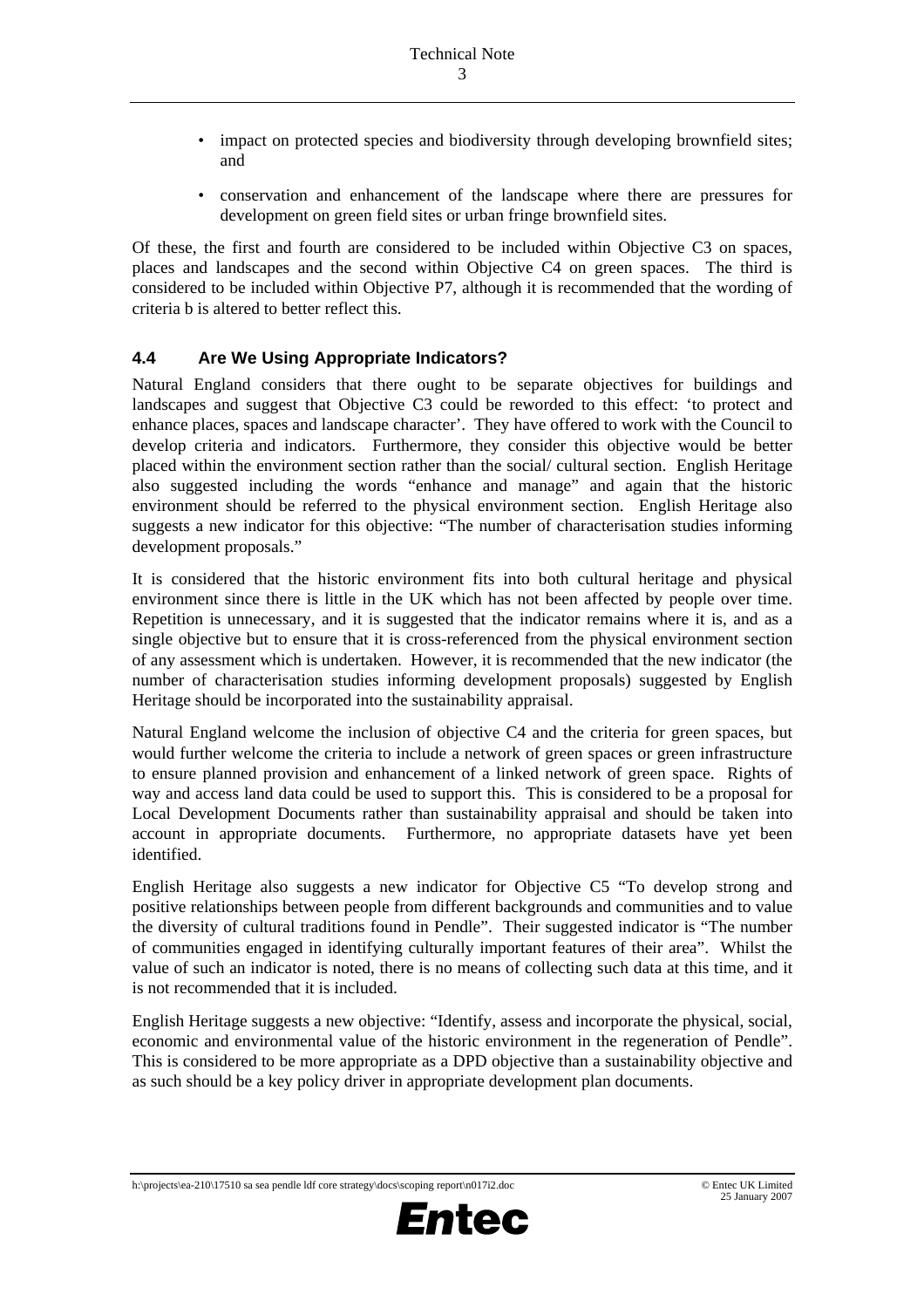The Environment Agency suggests another indicator for Objective P6: "The number of developments approved in the flood plain contrary to a sustained Environment Agency objection". This is noted and recommended for inclusion when the assessment is undertaken.

## **4.5 Is the Appraisal Matrix Appropriate?**

No comment from Natural England or English Heritage.

The Environment Agency considers the matrix to be appropriate, but notes that care must be taken to ensure a fair appraisal of policies based on the perceptions of people undertaking the assessment. The assessments will be undertaken by experienced professionals and independently validated.

## **5. Recommended Actions and Next Steps**

The consultant's response to the consultees' comments will need to be confirmed by Pendle Borough Council. If the Council agrees with the consultants, then the amendments will be made to the objectives, criteria and indicators and the Scoping Report finalised.

As the Core Strategy and Land Use Allocations Development Plan Document and their supplementary planning documents are prepared, they will be subject to the agreed appraisal framework to assess the likely sustainability effects that would arise if the plan were to be implemented. This technical note will be included in an annex to the SA report when it is produced.

The following issues should be borne in mind where appropriate when preparing DPDs:

- Identification, assessment and incorporation of the physical, social, economic and environmental value of the historic environment in the regeneration of Pendle;
- The environmental problems associated with culverts, in line with the Pendle Strategic Flood Risk Assessment;
- The consideration of a network of green spaces or green infrastructure to ensure planned provision and enhancement of a linked network of green space.

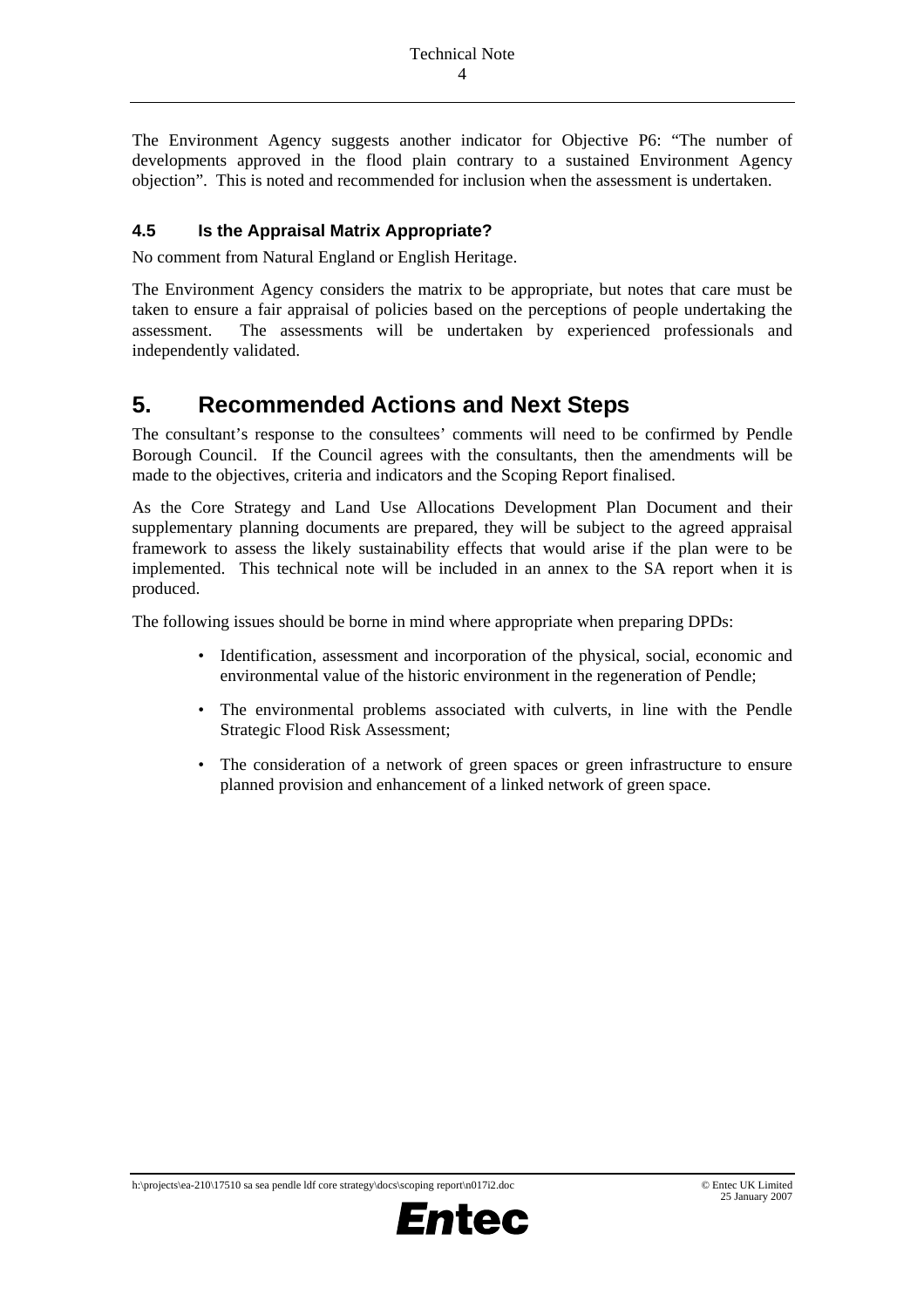### Technical Note 5

*Author* 

...............................................................................

*Reviewer* 

...............................................................................

#### **Copyright Notice**

The contents and layout of this Technical Note are subject to copyright owned by Entec (© Entec UK Limited 2007) save to the extent that copyright has been legally assigned by us to another party or is used by Entec under licence.

#### **Third Party Disclaimer**

Any disclosure of this Technical Note to a third party is subject to this disclaimer. The Technical Note was prepared by Entec at the instruction of, and for use by, our client. It does not in any way constitute advice to any third party who is able to access it by any means. Entec excludes to the fullest extent lawfully permitted all liability for any loss or damage howsoever arising from reliance on the contents of this Technical Note. We do not however exclude our liability (if any) for personal injury or death resulting from our negligence, for fraud or any other matter in relation to which we cannot legally exclude liability.

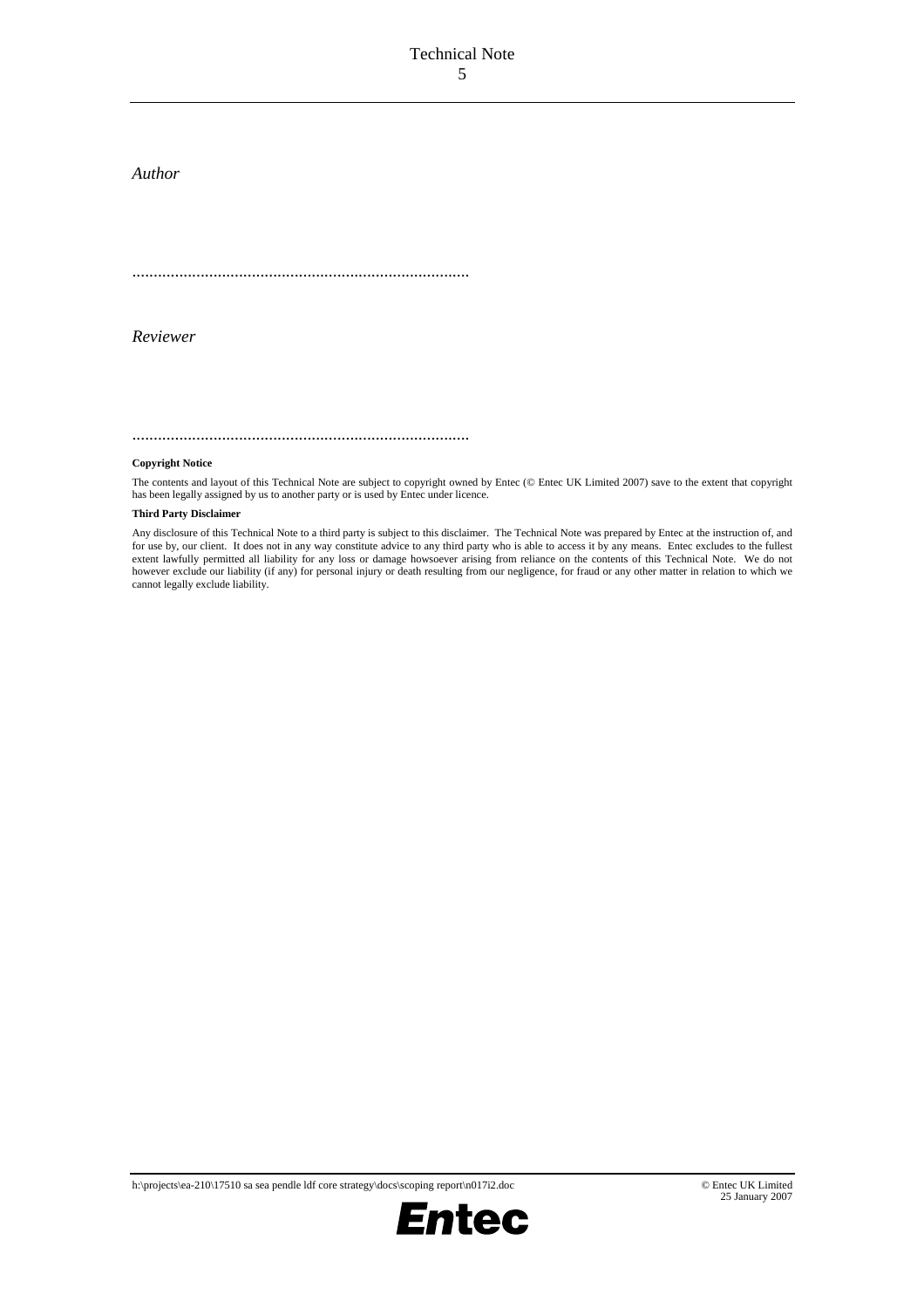# **Appendix A Summary of Respondent's Comments** 5 Pages

**Entec**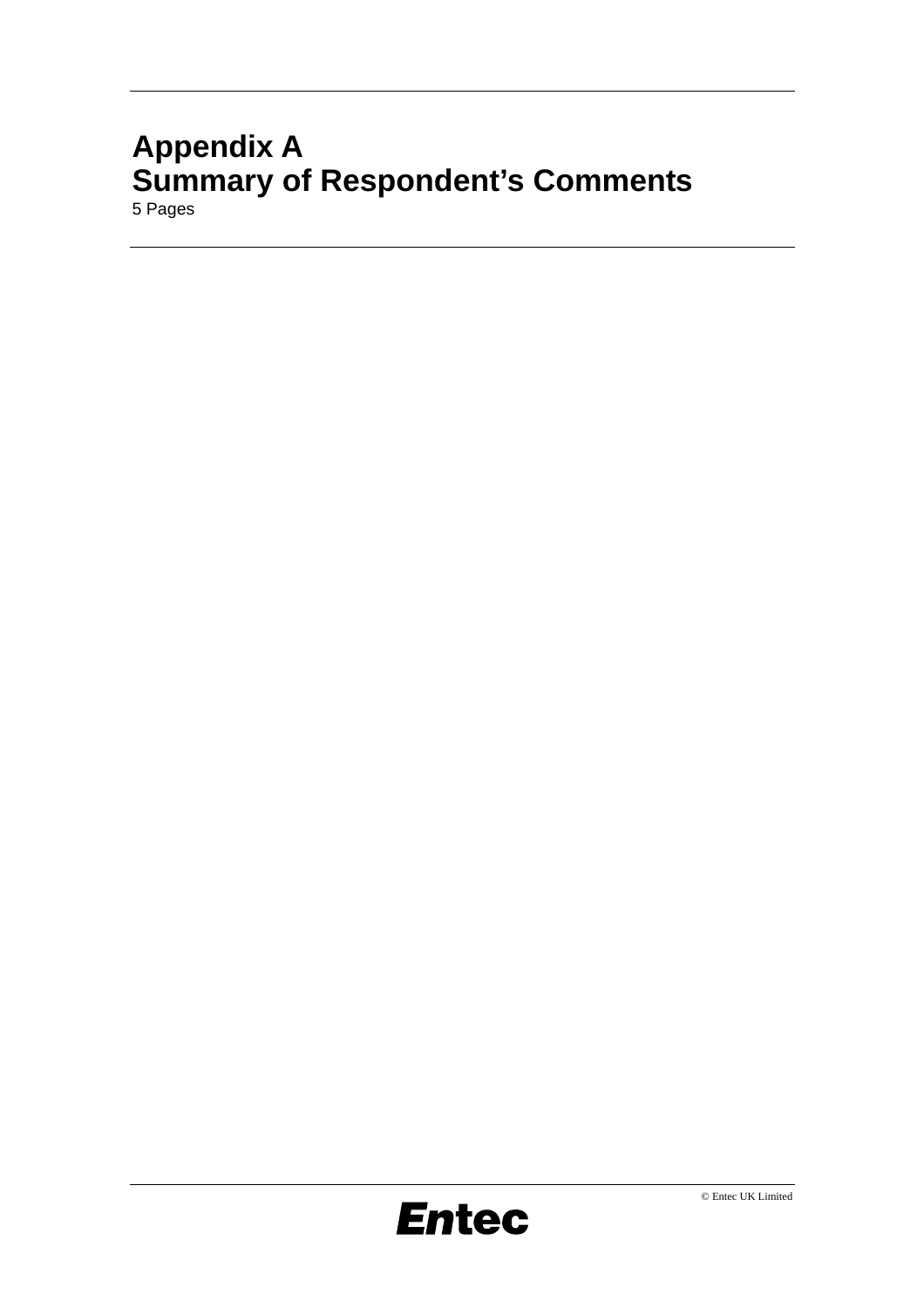| Representee      | <b>Comment</b>                                            | <b>Consultant's Response</b>                                                                                                                                                                                    | <b>Recommended action</b><br>for SA                 |
|------------------|-----------------------------------------------------------|-----------------------------------------------------------------------------------------------------------------------------------------------------------------------------------------------------------------|-----------------------------------------------------|
| English Heritage | Include the following plans and programmes:               |                                                                                                                                                                                                                 |                                                     |
|                  | UK Sustainable Development Strategy (2005)                | Included on page B3.                                                                                                                                                                                            | Include in table 4.1                                |
|                  | A Landscape Strategy for Lancashire                       | Include in table 4.1 and use to inform baseline.                                                                                                                                                                | Include in table 4.1 and use<br>to inform baseline. |
|                  | Joint Lancashire Structure Plan Landscape & Heritage SPD  | Included on page B44. Include in table 4.1                                                                                                                                                                      | Include in table 4.1                                |
|                  | Lancashire Extensive Urban Survey                         | Unable to find                                                                                                                                                                                                  |                                                     |
|                  | Lancashire Historic Landscape Characterisation            | Output of this work underpins the landscape policies within<br>the Replacement Joint Lancashire Structure Plan: 2001-2016<br>and hence the policy elements have already been included in<br>the Scoping Report. | None                                                |
|                  | Forest of Bowland AONB Management Plan                    | Include in Table 4.1 and in Appendix B.                                                                                                                                                                         | Include in Table 4.1 and in<br>Appendix B.          |
|                  | Conservation Area Appraisals and management Plans         | These documents will be taken into account in appropriate<br><b>LDDs</b>                                                                                                                                        |                                                     |
|                  | Urban Characterisation Studies (HMRP)                     | These documents will be taken into account in appropriate<br><b>LDDs</b>                                                                                                                                        |                                                     |
|                  | Pendle Textile Mills, architectural survey report EH 2000 | This document will be taken into account in appropriate LDDs                                                                                                                                                    |                                                     |

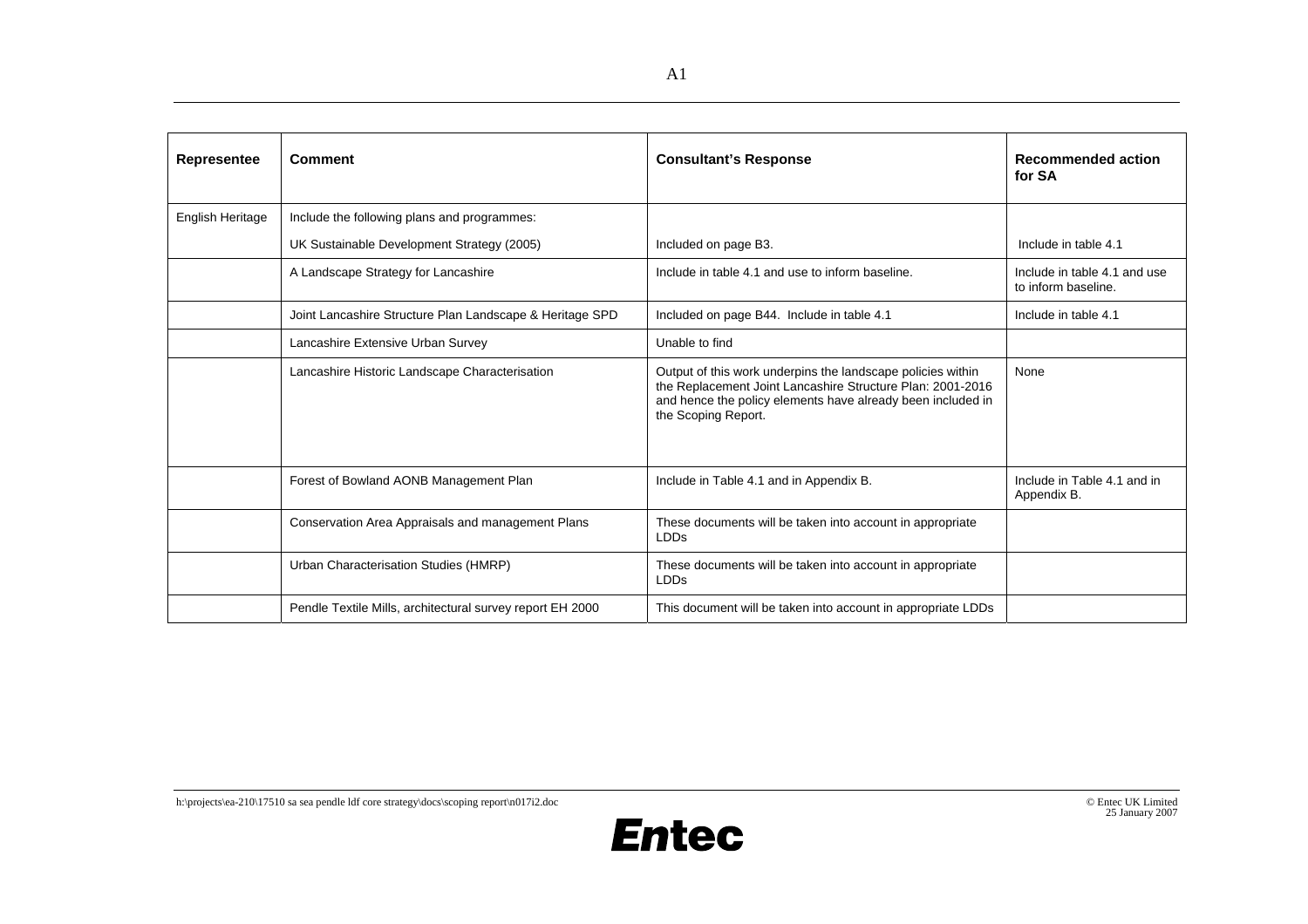| Representee                      | <b>Comment</b>                                                                                                                                                                   | <b>Consultant's Response</b>                                                                                                                                                                   | <b>Recommended action</b><br>for SA                                                                                                    |
|----------------------------------|----------------------------------------------------------------------------------------------------------------------------------------------------------------------------------|------------------------------------------------------------------------------------------------------------------------------------------------------------------------------------------------|----------------------------------------------------------------------------------------------------------------------------------------|
| English<br>Heritage<br>continued | Include the following plans and programmes continued :<br>Building Sustainable Communities: Actions for Housing Market<br>Renewal                                                | This is a guidance document rather than a policy document.<br>Its content will be considered through the LDF but it is not<br>thought necessary to include it in the Sustainability Appraisal. | No action.                                                                                                                             |
|                                  | Low Demand Housing and the Historic Environment                                                                                                                                  | This is a guidance document rather than a policy document.<br>Its content will be considered through the LDF but it is not<br>thought necessary to include it in the Sustainability Appraisal. | No action.                                                                                                                             |
|                                  | Refer to sustainable economic development' rather than<br>continued economic growth' as PPS1                                                                                     | Noted                                                                                                                                                                                          | Alter refs in future<br>documentation                                                                                                  |
|                                  | Refer to historic environment in physical environment section                                                                                                                    | Arguably, historic environment fits into both cultural heritage<br>and physical environment. However repetition is unnecessary.                                                                | Include a reference in future<br>documents to the<br>relationship between the<br>historic environment and the<br>physical environment. |
|                                  | Alter objective C3 to read "enhance and manage"                                                                                                                                  | Recommendation means that C3 would be worded: "To<br>protect, enhance and manage places, spaces, landscapes and<br>buildings of historic, cultural and archaeological value                    | Change Objective C3 text.                                                                                                              |
|                                  | Include new objective: "Identify, assess and incorporate the<br>physical, social, economic and environmental value of the<br>historic environment in the regeneration of Pendle" | This is considered to be more appropriate as a DPD objective<br>than a sustainability objective.                                                                                               | No action.                                                                                                                             |
|                                  | Include new indicator for C3:                                                                                                                                                    | Noted                                                                                                                                                                                          | Include indicator.                                                                                                                     |
|                                  | The number of characterisation studies informing development<br>proposals                                                                                                        |                                                                                                                                                                                                |                                                                                                                                        |
|                                  | Include new indicator for C5:<br>"The number of communities engaged in identifying culturally<br>important features of their area"                                               | Whilst the value of such an indicator is noted, there is no<br>means of collecting such data at this time.                                                                                     | No action.                                                                                                                             |

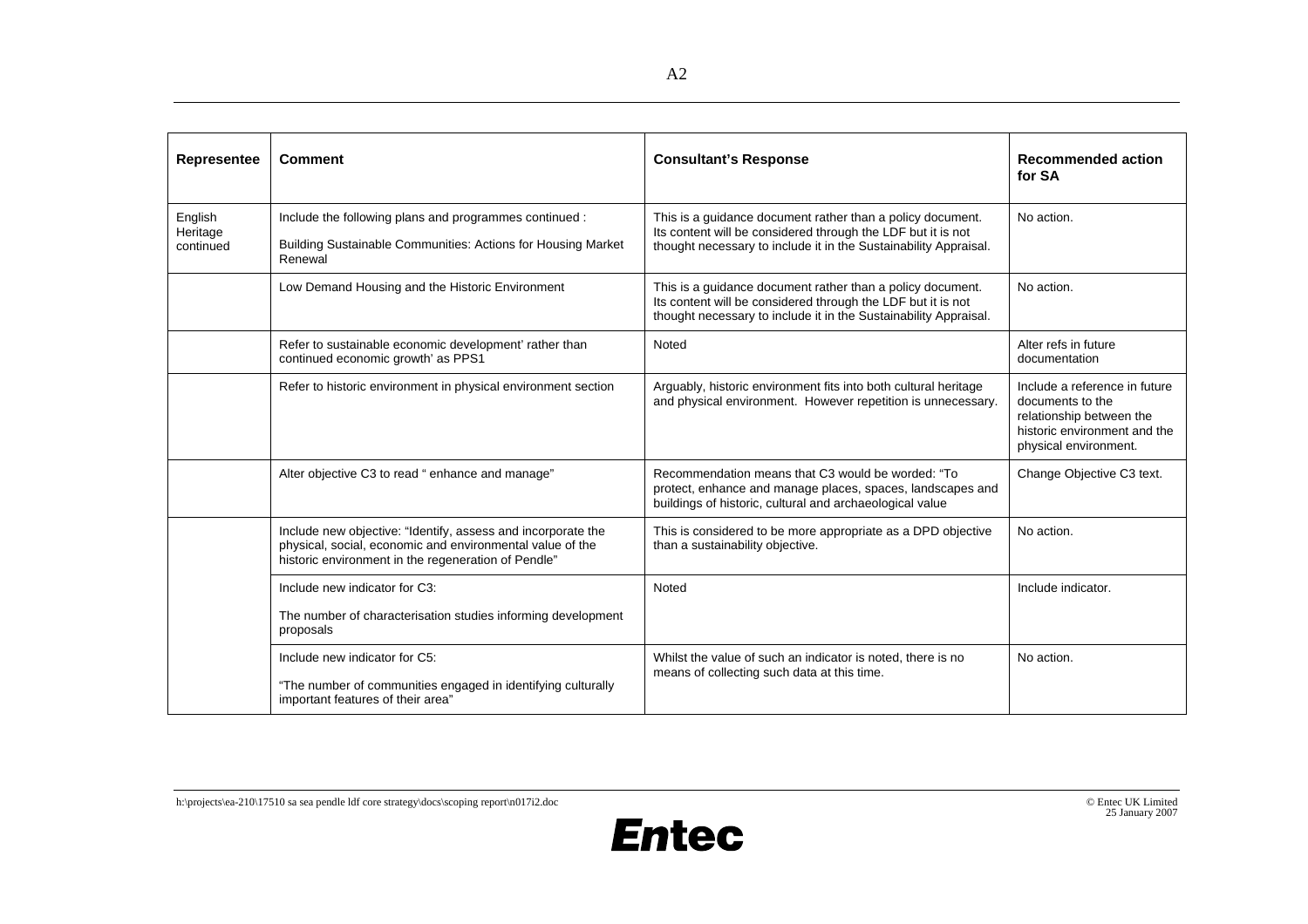| Representee           | <b>Comment</b>                                                                                                                                                                                                                                                                                                              | <b>Consultant's Response</b>                                                                   | <b>Recommended action</b><br>for SA                      |
|-----------------------|-----------------------------------------------------------------------------------------------------------------------------------------------------------------------------------------------------------------------------------------------------------------------------------------------------------------------------|------------------------------------------------------------------------------------------------|----------------------------------------------------------|
| Environment<br>Agency | Plans and programmes identified are considered appropriate                                                                                                                                                                                                                                                                  | Noted                                                                                          | None required.                                           |
|                       | The scoping report does not address the problems associated<br>with culverts                                                                                                                                                                                                                                                | This is considered to be more appropriate for a DPD than a<br>sustainability appraisal.        | No action.                                               |
|                       | Brownfield sites often have water quality implications arising<br>from contamination. Remediation should be considered as a<br>sustainability issue.                                                                                                                                                                        | This is considered to be more appropriate for a DPD than a<br>sustainability appraisal.        | No action.                                               |
|                       | Another indicator is suggested for Objective P6: Number of<br>developments approved in the flood plain contrary to a sustained<br>Environment Agency objection.                                                                                                                                                             | Noted                                                                                          | Include indicator.                                       |
|                       | Appraisal matrix is appropriate, but care must be taken to ensure<br>a fair appraisal of policies based on the perceptions of people<br>undertaking the assessment.                                                                                                                                                         | Noted                                                                                          | No action.                                               |
| Natural<br>England    | Changes to the Habitats Regulations means that if a land-use<br>plan is likely to have a significant effect, alone or in combination,<br>on one or more European sites (SACs, SPAs) it must be subject<br>to an 'appropriate assessment'.                                                                                   | The need for Appropriate Assessment is identified in<br>paragraph 4.2.6 of the scoping report. | No action.                                               |
|                       | Natural England is awaiting further guidance on how Habitats<br>Regulations assessment procedures will need to be applied<br>specifically in the case of Local Development Frameworks                                                                                                                                       |                                                                                                |                                                          |
|                       | The Natural Environment and Rural Communities Act came into<br>force in England on 1 October. Section 40 of the Act states that:                                                                                                                                                                                            | This will be included where appropriate in future documents.                                   | Include reference in<br>appropriate future<br>documents. |
|                       | "Every public authority must, in exercising its functions, have<br>regard, so far as is consistent with the proper exercise of those<br>functions, to the purpose of conserving biodiversity". This is a<br>new duty for Local Authorities and the Council may wish to make<br>this obligation clearer within the document. |                                                                                                |                                                          |

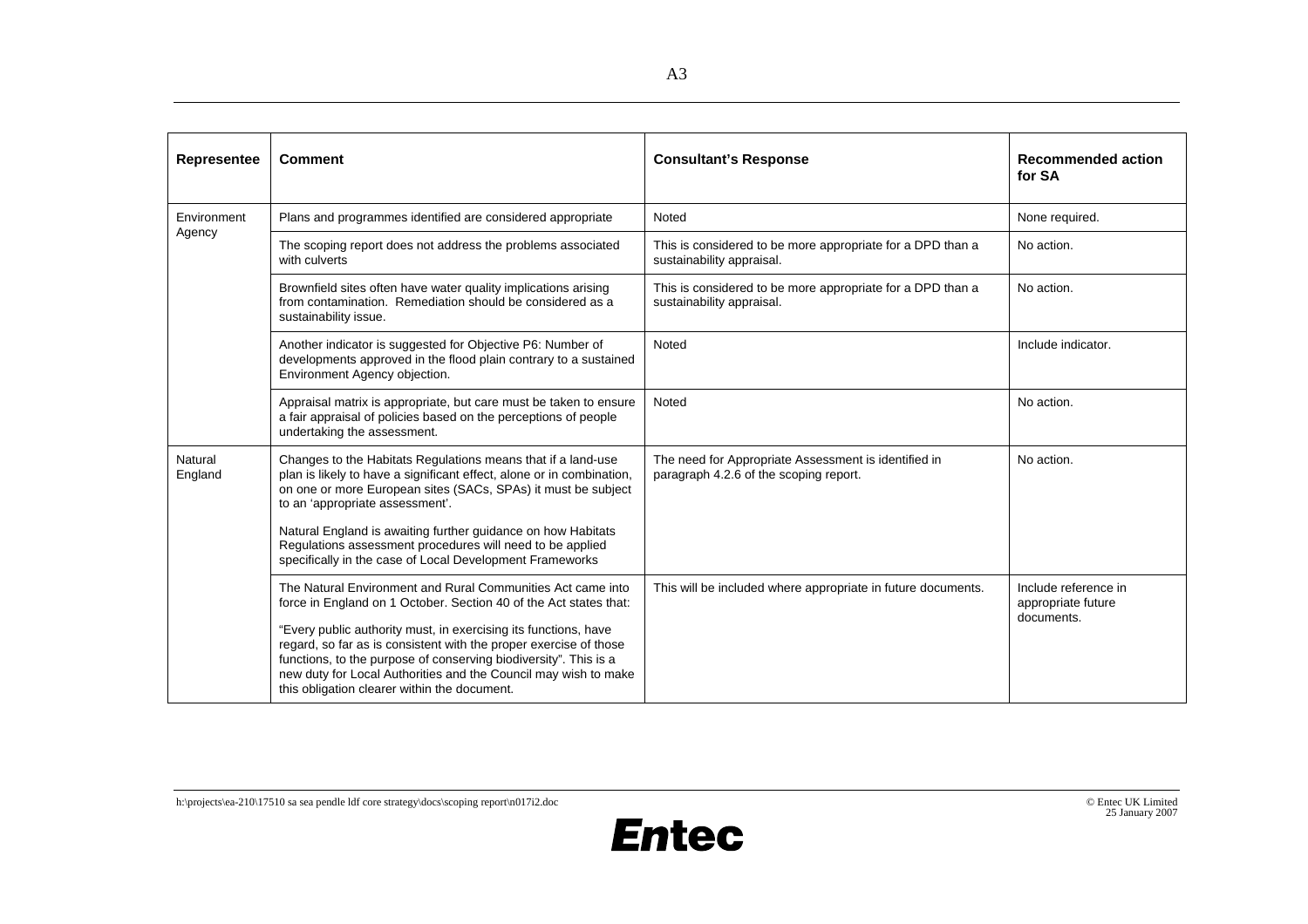| <b>Representee</b>              | <b>Comment</b>                                                                                                                                                                                                                              | <b>Consultant's Response</b>                                                                                                                                                                                                                                                                                                                                 | <b>Recommended action</b><br>for SA                 |
|---------------------------------|---------------------------------------------------------------------------------------------------------------------------------------------------------------------------------------------------------------------------------------------|--------------------------------------------------------------------------------------------------------------------------------------------------------------------------------------------------------------------------------------------------------------------------------------------------------------------------------------------------------------|-----------------------------------------------------|
| Natural<br>England<br>continued | Suggest inclusion of the following plans and programmes:<br>North West Biodiversity Action Plan.                                                                                                                                            | Unable to find. However, it is assumed that much of this detail<br>has been incorporated into the Lancashire BAP which has<br>been taken into account in the scoping report.                                                                                                                                                                                 | No action.                                          |
|                                 | A Geodiversity Action Plan for Lancashire                                                                                                                                                                                                   | Include in table 4.1 and use to inform baseline.                                                                                                                                                                                                                                                                                                             | Include in table 4.1 and use<br>to inform baseline. |
|                                 | Include the following plans and programmes continued:<br>'Landscape Character Assessment Guidance for England and<br>Scotland'                                                                                                              | Whilst this guidance provides valuable advice on Landscape<br>Character Assessment, the requirements for SEA and SA are<br>to consider plans and programmes. It is therefore not<br>considered to include methodologies in the Scoping Report<br>even where such methodologies will underpin any<br>assessments which will be undertaken as part of the LDF. | No action                                           |
|                                 | 'Countryside Character, Volume 2: North West England'                                                                                                                                                                                       | This was used to inform the scoping report, but omitted from<br>Table 4.1                                                                                                                                                                                                                                                                                    | Include in table 4.1                                |
|                                 | 'The Countryside In and around Towns - a vision for Connecting<br>Town and Country in Pursuit of Sustainable Development',                                                                                                                  | Include in table 4.1 and use to inform baseline.                                                                                                                                                                                                                                                                                                             | Include in table 4.1 and use<br>to inform baseline. |
|                                 | 'Environmental Quality in Spatial Planning'.                                                                                                                                                                                                | This is a guidance document rather than a policy document.<br>Its content will be considered through the LDF but it is not<br>thought necessary to include it in the Sustainability Appraisal.                                                                                                                                                               | No action.                                          |
|                                 | Objective C3 could be reworded to this effect: 'to protect and<br>enhance places, spaces and landscape character'                                                                                                                           | See EH comment above                                                                                                                                                                                                                                                                                                                                         | No further change required.                         |
|                                 | Welcome the inclusion of objective C4 and the criteria for green<br>spaces.<br>Suggest inclusion of a network of green spaces or green<br>infrastructure to ensure planned provision and enhancement of a<br>linked network of green space. | Noted.<br>This is considered to be more appropriate for a DPD than a<br>sustainability appraisal                                                                                                                                                                                                                                                             | No action.                                          |